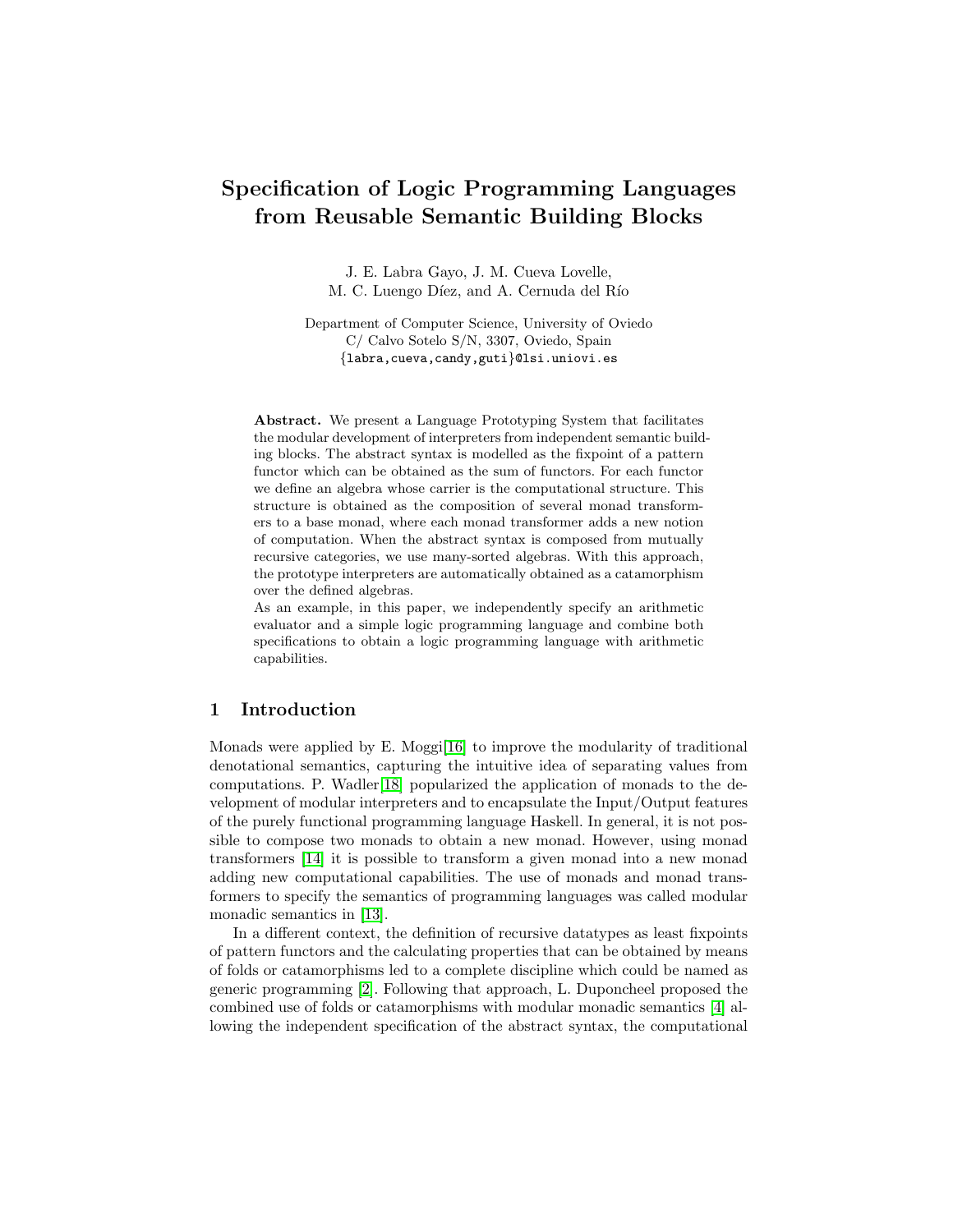monad and the domain value. In [\[8,](#page-10-5)[9,](#page-10-6)[10](#page-10-7)[,12\]](#page-10-8) we also applied monadic catamorphisms, which facilitate the separation between recursive evaluation and semantic specification. In [\[11\]](#page-10-9) we also show that it is possible to apply this approach to model abstract syntax with several categories.

It is assumed that the reader has some familiarity with a modern functional programming language. Along the paper, we use Haskell notation with some freedom in the use of mathematical symbols and declarations. As an example, the predefined Haskell datatype

```
data Either a b = Left a \mid Right b
```
will be used as

 $\alpha \parallel \beta \triangleq L \alpha \parallel R \beta$ 

We will also omit the type constructors in some definitions for brevity. The notions we use from category theory are defined in the paper, so it is not a prerequisite.

## 2 Modular Monadic Semantics

In functional programming, a monad can be defined as a type constructor M and a pair of polymorphic operations ( $\gg$ ):  $\mathsf{M}\alpha \rightarrow (\alpha \rightarrow \mathsf{M}\beta) \rightarrow \mathsf{M}\beta$  and return :  $\alpha \rightarrow M\alpha$  which satisfy a number of laws. The intuitive idea is that a monad M encapsulates a notion of computation and  $M \alpha$  can be considered as a computation M returning a value of type  $\alpha$ .

It is possible to define special monads for different notions of computations like exceptions, environment access, state transformers, backtracking, continuations, Input/Output, non-determinism, etc. Each class of monad has some specific operations apart from the predefined return and  $(\gg)$ . Table [1](#page-1-0) contains some classes of monads with their operations.

| Name                                 | Operations                                                                    |
|--------------------------------------|-------------------------------------------------------------------------------|
| Error handling                       | $err: String \rightarrow M \alpha$                                            |
| Environment Access $rdEnv$ : M $Env$ |                                                                               |
|                                      | $inEnv : Env \rightarrow M \alpha \rightarrow M \alpha$                       |
| State transformer                    | $ update : (State \rightarrow State) \rightarrow M State $                    |
|                                      | fetch : M State                                                               |
|                                      | $set$ : $State\ \rightarrow \ \textsf{M}\ State$                              |
| Backtracking                         | <i>failure</i> : M $\alpha$                                                   |
|                                      | $(\mathbb{U}): \mathsf{M} \alpha \to \mathsf{M} \alpha \to \mathsf{M} \alpha$ |

<span id="page-1-0"></span>Table 1. Some classes of monads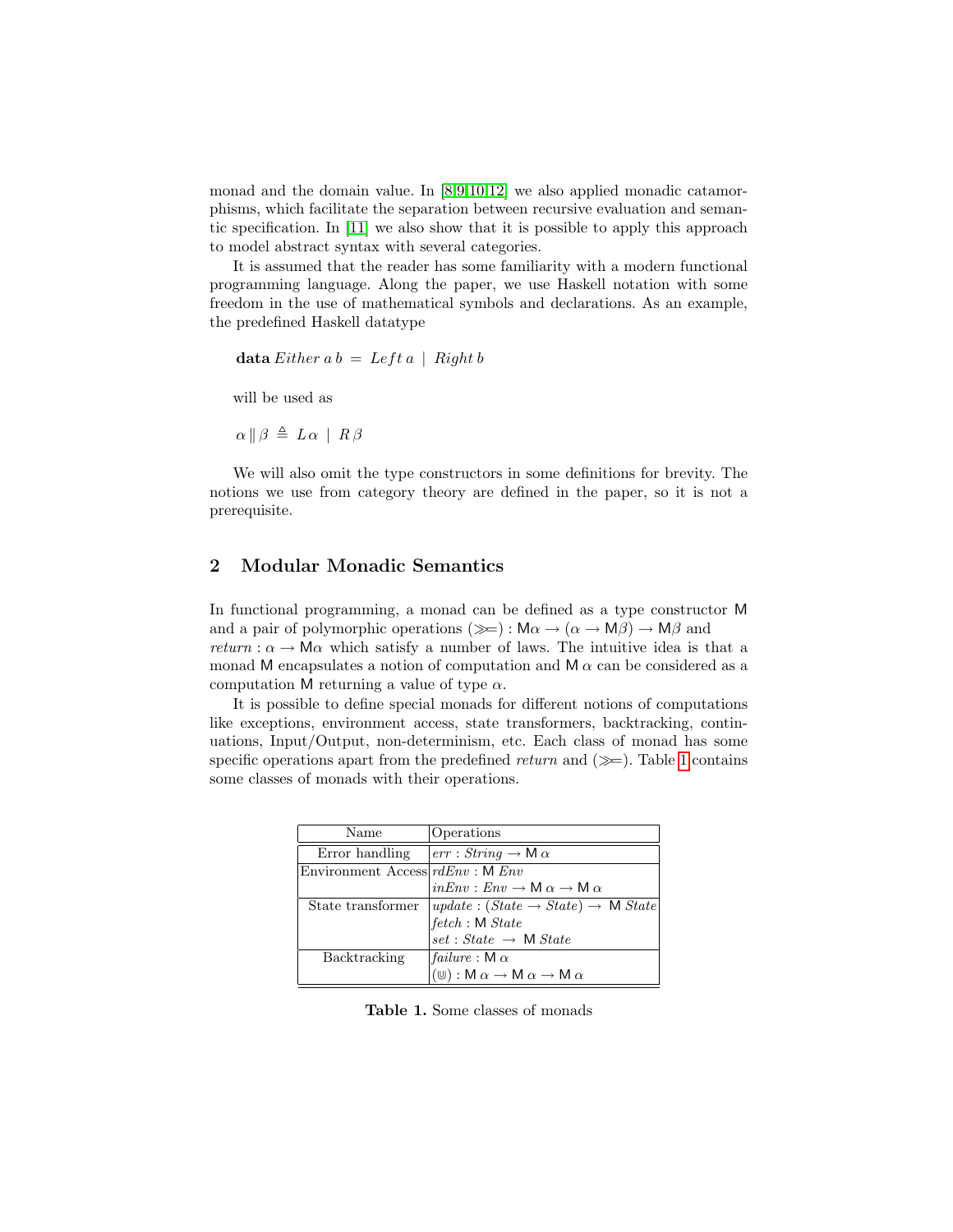When describing the semantics of a programming language using monads, the main problem is the combination of different classes of monads. It is not possible to compose two monads to obtain a new monad in general. Nevertheless, a monad transformer  $T$  can transform a given monad M into a new monad  $T M$ that has new operations and maintains the operations of M. The idea of monad transformer is based on the notion of monad morphism that appeared in Moggi's work [\[16\]](#page-10-0) and was later proposed in [\[14\]](#page-10-1). The definition of a monad transformer is not straightforward because there can be some interactions between the intervening operations of the different monads. These interactions are considered in more detail in [\[13,](#page-10-2)[14\]](#page-10-1) and in [\[6\]](#page-10-10) it is shown how to derive a backtracking monad transformer from its specification.

Our system contains a library of predefined monad transformers corresponding to each class of monad and the user can also define new monad transformers. When defining a monad transformer  $T$  over a monad M, it is necessary to specify the return<sub>TM</sub> and  $(\ggg_{T\text{M}})$  operations, the lift : M  $\alpha \to T\text{M }\alpha$  operation transforming any operation in  $M$  into an operation in the new monad  $TM$ , and the operations provided for the new monad.

Table [2](#page-2-0) presents the definitions of some monad transformers that will be used in the rest of the paper.

| Error handling                                                                                                                                                                                                                                                                                                                                                                                                                                          | Environment Reader                                                                                                                                                                                                                                                                                                                                                                                                                                                                                           |
|---------------------------------------------------------------------------------------------------------------------------------------------------------------------------------------------------------------------------------------------------------------------------------------------------------------------------------------------------------------------------------------------------------------------------------------------------------|--------------------------------------------------------------------------------------------------------------------------------------------------------------------------------------------------------------------------------------------------------------------------------------------------------------------------------------------------------------------------------------------------------------------------------------------------------------------------------------------------------------|
| $\mathcal{T}_{Err} \mathsf{M} \alpha \triangleq \mathsf{M} (\alpha \ \textit{String})$<br>return $x = return (Lx)$<br>$x \gg f = x \gg \lambda y$ case y of<br>$L v \rightarrow f v$<br>$R e \rightarrow e$<br>lift $m = m \gg \lambda x.$ return $(Lx)$<br>$err \; msg \; = \; return \; (R \; msg)$                                                                                                                                                   | $\mathcal{T}_{Env} \mathsf{M} \alpha \triangleq Env \rightarrow \mathsf{M} \alpha$<br>return $x = \lambda \rho$ . return x<br>$x \gg f \quad = \lambda \rho \rightarrow x \rho \gg \lambda a \rightarrow$<br>f a $\rho$<br>lift $x = \lambda \rho \cdot x \gg = return$<br>$rdEnv = \lambda \rho . return \rho$<br>$inEnv \rho x = \lambda_{-}x \rho$                                                                                                                                                        |
| State transformer                                                                                                                                                                                                                                                                                                                                                                                                                                       | Backtracking                                                                                                                                                                                                                                                                                                                                                                                                                                                                                                 |
| $\mathcal{T}_{State} \mathsf{M} \alpha \triangleq State \rightarrow \mathsf{M} (\alpha, State)$<br>return $x = \lambda \varsigma$ . return $(x, \varsigma)$<br>$x \gg f$ = $\lambda \varsigma \rightarrow x \varsigma \gg \lambda(v,\varsigma') \rightarrow$<br>f v $\varsigma'$<br>lift $m = \lambda \varsigma \rightarrow m \gg \lambda x \rightarrow$<br>$return(x, \varsigma)$<br>update $f = \lambda \varsigma$ . return $(\varsigma, f\varsigma)$ | $\mathcal{T}_{Back}$ M $\alpha \triangleq \forall \beta$ .<br>$((\alpha \rightarrow M \beta \rightarrow M \beta) \rightarrow M \beta \rightarrow M \beta)$<br>$= \lambda \kappa \kappa x$<br>return x<br>$x \gg f$ = $\lambda \kappa x (\lambda v.f v \kappa)$<br>$= \lambda \kappa f \rightarrow m \gg \lambda x \rightarrow$<br>$lift \, m$<br>$\kappa x f$<br>$= \lambda \kappa \rightarrow (\lambda x \rightarrow x)$<br>failure<br>$= \lambda \kappa f \rightarrow m \kappa (n \kappa f)$<br>$m \vee n$ |

<span id="page-2-0"></span>Table 2. Some monad transformers with their definitions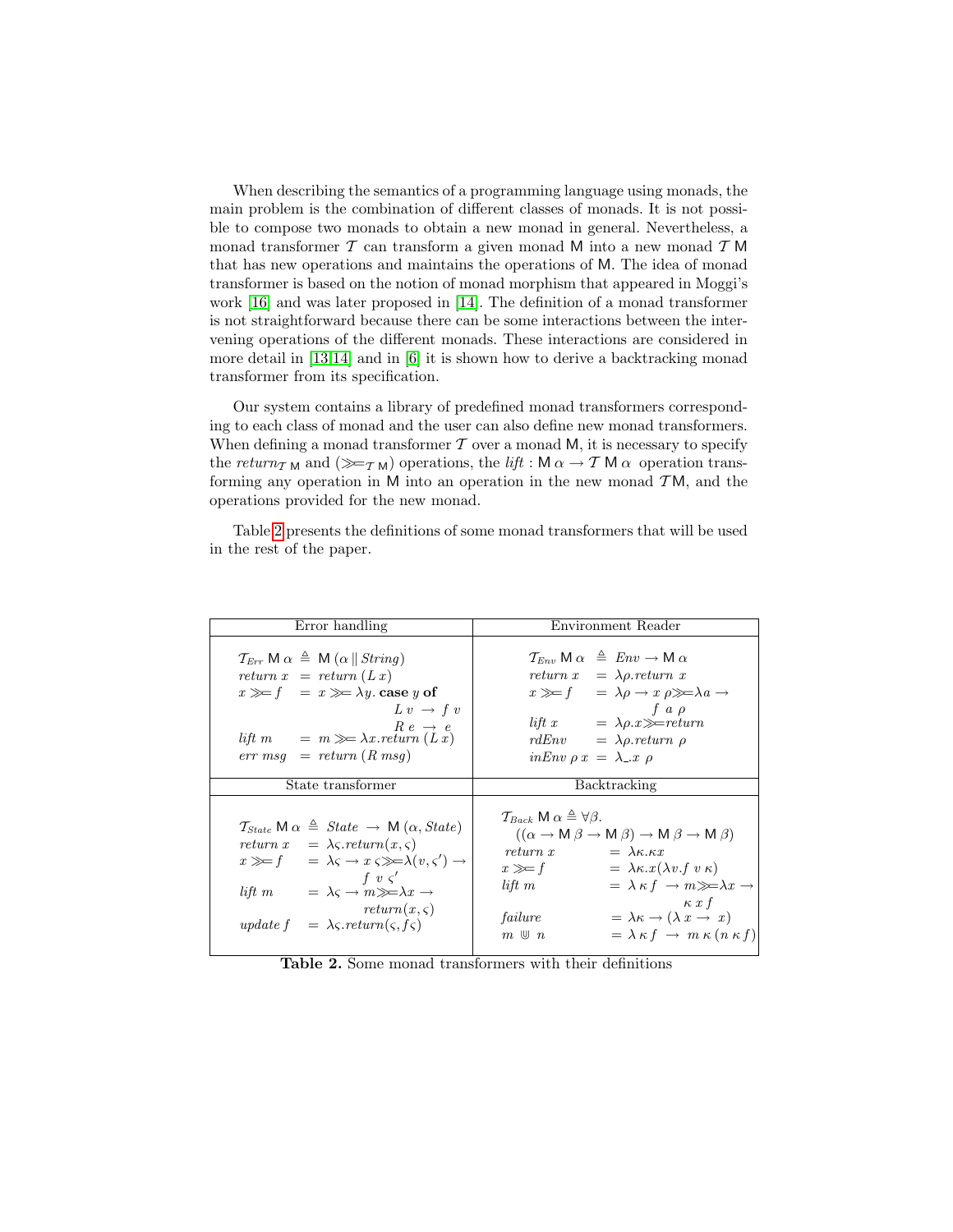## 3 Generic Programming Concepts

#### 3.1 Functors, Algebras and Catamorphisms

A functor F can be defined as a type constructor that transforms values of type  $\alpha$  into values of type F  $\alpha$  and a function  $map_F : (\alpha \to \beta) \to \mathsf{F} \alpha \to \mathsf{F} \beta$ .

The fixpoint of a functor F can be defined as

 $\mu \mathsf{F} \triangleq In(\mathsf{F}(\mu \mathsf{F}))$ 

In the above definition, we explicitly write the type constructor  $In$  because we will refer to it later. A recursive datatype can be defined as the fixpoint of a non-recursive functor that captures its shape.

Example 1. The inductive datatype Term defined as

 $Term \triangleq Num Int \mid Term + Term$ 

can be defined as the fixpoint of the functor T

 $\top x \stackrel{\Delta}{=} NumInt \mid x + x$  $Term \triangleq \mu T$ 

Given a functor F, an F-algebra is a function  $\varphi_F : F \alpha \to \alpha$  where  $\alpha$  is called the carrier. A fold or catamorphism can be defined as

$$
\begin{array}{ll}\n\left(\!\!\left[\begin{smallmatrix}\!- \end{smallmatrix}\right]\right) & \colon & \left(\mathsf{F}\alpha \to \alpha\right) \to \left(\mu\mathsf{F} \to \alpha\right) \\
\left(\!\!\left[\varphi\right]\right) & \left(\ln x\right) & = \varphi \left(\text{ map } \left(\!\!\left[\varphi\right]\right)x\right)\n\end{array}
$$

Example 2. We can obtain a simple evaluator for terms defining a T-algebra whose carrier is the type  $M Int$ , where  $M$  is, in this case, any kind of monad.

 $\varphi_{\mathsf{T}}$  :  $\mathsf{T}(\mathsf{M} \text{ Int}) \rightarrow (\mathsf{M} \text{ Int})$  $\varphi_{\mathsf{T}}(Num\ n) = return\ n$  $\varphi_T(t_1 + t_2) = t_1 \gg \lambda v_1 \rightarrow t_2 \gg \lambda v_2 \rightarrow return(v_1 + v_2)$ 

An interpreter of arithmetic terms is obtained as a catamorphism

Inter $_{Term}$  :  $Term \rightarrow M Int$ Inter  $Term = (\varphi_T)$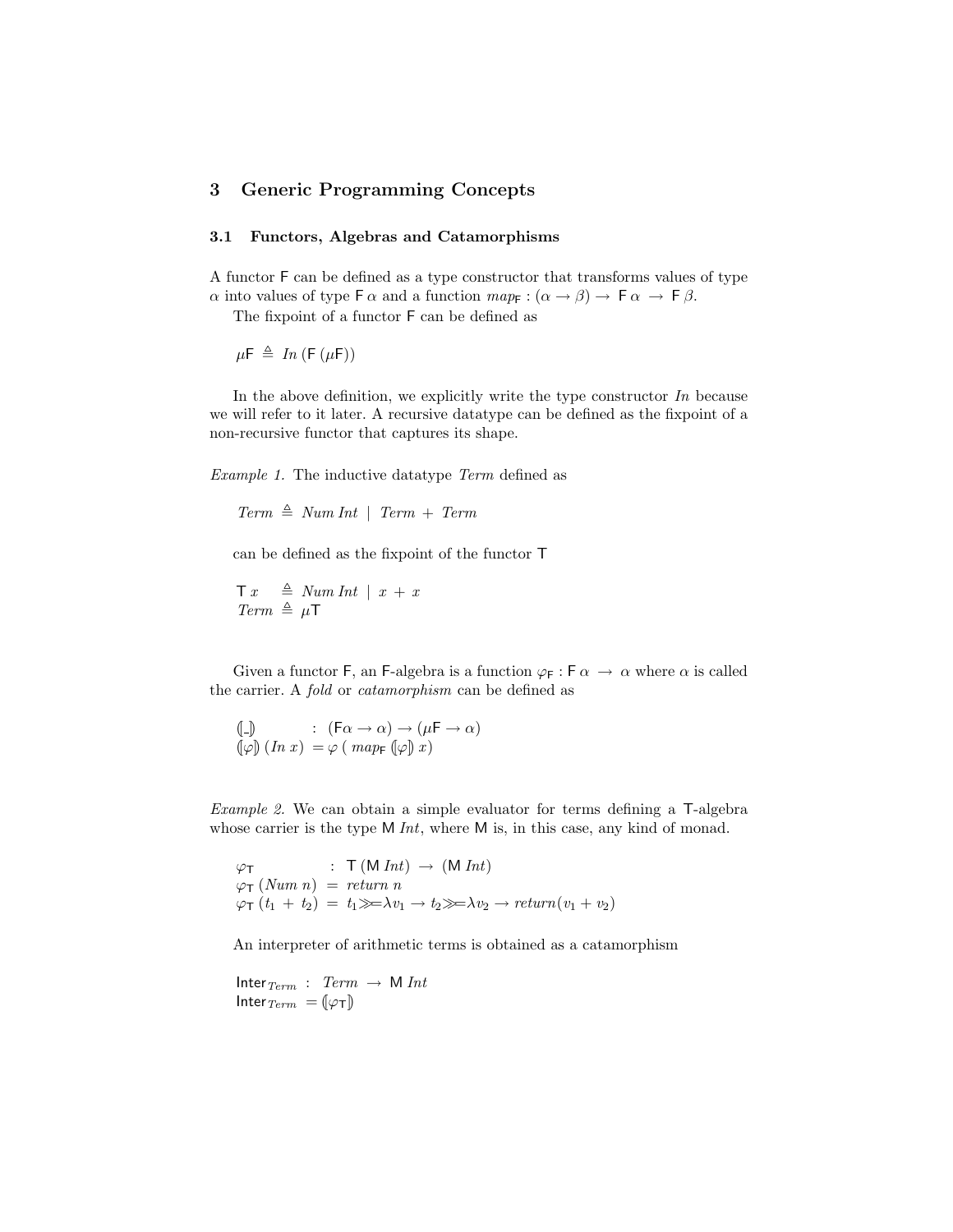#### 3.2 Two-sorted algebras and catamorphisms

The abstract syntax of a programming language is usually composed from several mutually recursive categories. It is possible to extend the previous definitions to handle many-sorted algebras. In this section, we present the theory for  $n = 2$ , but it can be defined for any number of sorts [\[5\]](#page-10-11). The following definitions will be used in section [5.](#page-8-0)

A bifunctor F is a type constructor that assigns a type  $\mathbb{F} \alpha \beta$  to a pair of types  $\alpha$  and  $\beta$  and an operation

$$
bimap_{F}: (\alpha \to \gamma) \to (\beta \to \delta) \to (\mathbb{F} \alpha \beta \to \mathbb{F} \gamma \delta)
$$

The fixpoint of two bifunctors  $\mathbb F$  and  $\mathbb G$  is a pair of values  $(\mu_1 \mathbb F \mathbb G, \mu_2 \mathbb F \mathbb G)$  that can be defined as:

$$
\mu_1 \mathbb{F} \mathbb{G} \triangleq \quad In_1 \left( \mathbb{F} \left( \mu_1 \mathbb{F} \mathbb{G} \right) \left( \mu_2 \mathbb{F} \mathbb{G} \right) \right)
$$
\n
$$
\mu_2 \mathbb{F} \mathbb{G} \triangleq \quad In_2 \left( \mathbb{G} \left( \mu_1 \mathbb{F} \mathbb{G} \right) \left( \mu_2 \mathbb{F} \mathbb{G} \right) \right)
$$

Given two bifunctors  $\mathbb F$  and  $\mathbb G$ , a two-sorted  $\mathbb F$ , G-algebra is a pair of functions  $(\varphi : \mathbb{F} \alpha \beta \to \alpha, \psi : \mathbb{G} \alpha \beta \to \beta)$  where  $\alpha, \beta$  are called the carriers of the twosorted algebra.

It is possible to define  $\mathbb{F}, \mathbb{G}$ -homomorphisms and a new category where  $(In_1, In_2)$ form the initial object. This allows the definition of bicatamorphisms as:

$$
\begin{array}{ll}\n\left(\frac{1}{2}, \frac{1}{2}\right) & : (\mathbb{F} \alpha \beta \to \alpha) \to (\mathbb{G} \alpha \beta \to \beta) \to (\mu_1 \mathbb{F} \mathbb{G} \to \alpha) \\
\left(\frac{1}{2}\phi, \psi\right)_1 & (In_1 x) = \varphi \left(\text{ bimap}_{\mathbb{F}}\left(\frac{1}{2}\phi, \psi\right)_1 (\varphi, \psi)_2 x\right)\n\end{array}
$$

$$
\begin{array}{ll}\n\left(\mathbb{I}_{\neg \neg \neg \mathbb{I}}\right)_2 & : (\mathbb{F}\alpha\beta \to \alpha) \to (\mathbb{G}\alpha\beta \to \beta) \to (\mu_2\mathbb{F}\mathbb{G} \to \beta) \\
\left(\varphi, \psi\right)_2 & (In_2 x) = \psi \left(\text{ bimap}_{\mathbb{G}}\left(\varphi, \psi\right)_1 \left(\varphi, \psi\right)_2 x\right)\n\end{array}
$$

The sum of two bifunctors  $\mathbb F$  and  $\mathbb G$  is a new bifunctor  $\mathbb F\boxplus\mathbb G$ 

$$
(\mathbb{F} \boxplus \mathbb{G}) \alpha \beta \triangleq \mathbb{F} \alpha \beta \parallel \mathbb{G} \alpha \beta
$$

where the bimap operator is

 $\text{bimap}_{\mathbb{F} \boxplus \mathbb{G}} \quad : (\alpha \to \gamma) \to (\beta \to \delta) \to ((\mathbb{F} \boxplus \mathbb{G}) \alpha \beta \to ((\mathbb{F} \boxplus \mathbb{G}) \gamma \delta)$  $bimap_{\mathbb{F} \boxplus \mathbb{G}} f g (L x) = L (bima_{\mathbb{F} \boxplus \mathbb{G}} f g x)$  $bimap_{\mathbb{F} \mathbb{H} \mathbb{G}} f g (R x) = R (bimap_{\mathbb{F} \mathbb{H} \mathbb{G}} f g x)$ 

Two-sorted algebras can be extended using the following operators

$$
(\boxplus_1): (\mathbb{F} \alpha \beta \to \alpha) \to (\mathbb{G} \alpha \beta \to \alpha) \to (\mathbb{F} \boxplus \mathbb{G}) \alpha \beta \to \alpha
$$
  
\n
$$
(\phi_1 \boxplus_1 \phi_2) (Lx) = \phi_1 x
$$
  
\n
$$
(\phi_2 \boxplus_1 \phi_2) (Rx) = \phi_2 x
$$

 $(\boxplus_2) : (\mathbb{F} \alpha \beta \rightarrow \beta) \rightarrow (\mathbb{G} \alpha \beta \rightarrow \beta) \rightarrow (\mathbb{F} \boxplus \mathbb{G}) \alpha \beta \rightarrow \beta$  $(\psi_1 \boxplus_2 \psi_2) (L x) = \psi_1 x$  $(\psi_2 \boxplus_2 \psi_2) (R x) = \psi_2 x$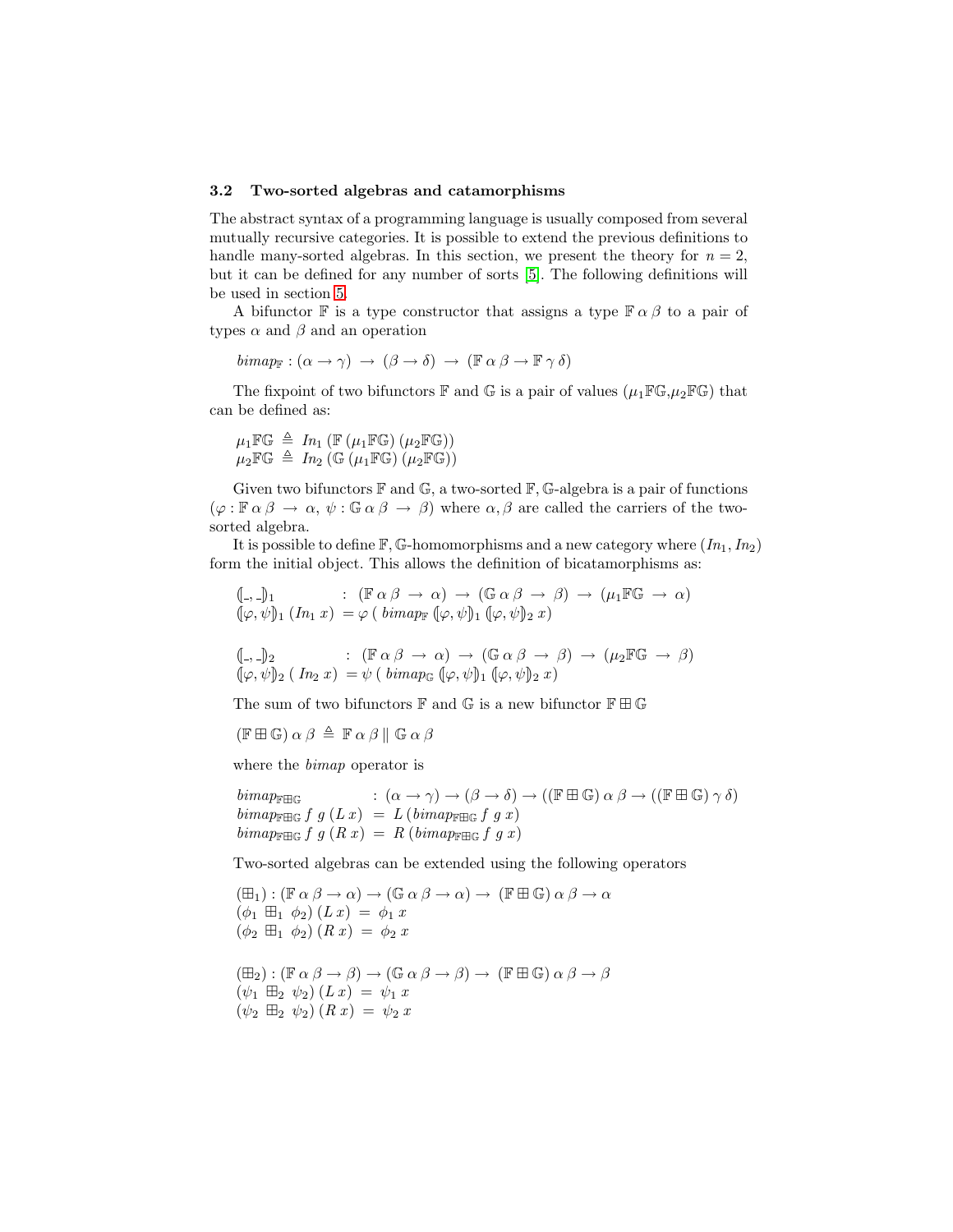#### 3.3 From functors to bifunctors

When specifying several programming languages, it is very important to be able to share common blocks and to reuse the corresponding specifications. In order to reuse specifications made using single-sorted algebras in a two-sorted framework, it is necessary to extend functors to bifunctors.

Given a functor  $\mathsf{F}$ , we define the bifunctors  $\mathsf{F}_1^2$  and  $\mathsf{F}_2^2$  as:

$$
\begin{array}{c}\n\mathsf{F}_1^2 \alpha \beta \triangleq \mathsf{F} \alpha \\
\mathsf{F}_2^2 \alpha \beta \triangleq \mathsf{F} \beta\n\end{array}
$$

where the bimap operations are defined as

$$
\begin{array}{c}\n\text{bimap}_{\mathsf{F}_1^2} f \ g \ x \ = f \ x \\
\text{bimap}_{\mathsf{F}_2^2} f \ g \ x \ = g \ x\n\end{array}
$$

Given a single sorted algebra, the following operators  $\epsilon_1^2$  and  $\epsilon_2^2$  obtain the corresponding two-sorted algebras

$$
\epsilon_1^2 : (\mathsf{F} \alpha \to \alpha) \to \mathsf{F}_1^2 \alpha \beta \to \alpha
$$
  

$$
\epsilon_1^2 \varphi x = \varphi x
$$
  

$$
\epsilon_2^2 : (\mathsf{F} \beta \to \beta) \to \mathsf{F}_2^2 \alpha \beta \to \beta
$$
  

$$
\epsilon_2^2 \varphi x = \varphi x
$$

## 4 Specification of Pure Prolog

#### 4.1 Syntactical Structure

Prolog terms are defined as

| Term $= C Name$      | — Constants      |
|----------------------|------------------|
| $\mid$ V Name        | $-$ Variables    |
| $\mid$ F Name [Term] | — Compound terms |

Facts and rules will be represented as local declarations, leaving the goal as an executable expression. We will use the functor P to capture the abstract syntax of the language Our abstract syntax assumes all predicates to be unary, this simplifies the definition of the semantics without loss of generality.

| $P e = Def Name Name e e$           | — Definitions      |
|-------------------------------------|--------------------|
| $\vert e \wedge e$                  | $\sim$ Conjunction |
| $e \vee e$                          | $-$ Disjunction    |
| $\mid \exists (Name \rightarrow e)$ | $-$ Free variables |
| call Name Term                      | — Predicate call   |
| Term $\stackrel{\circ}{=}$ Term     | $-$ Unification    |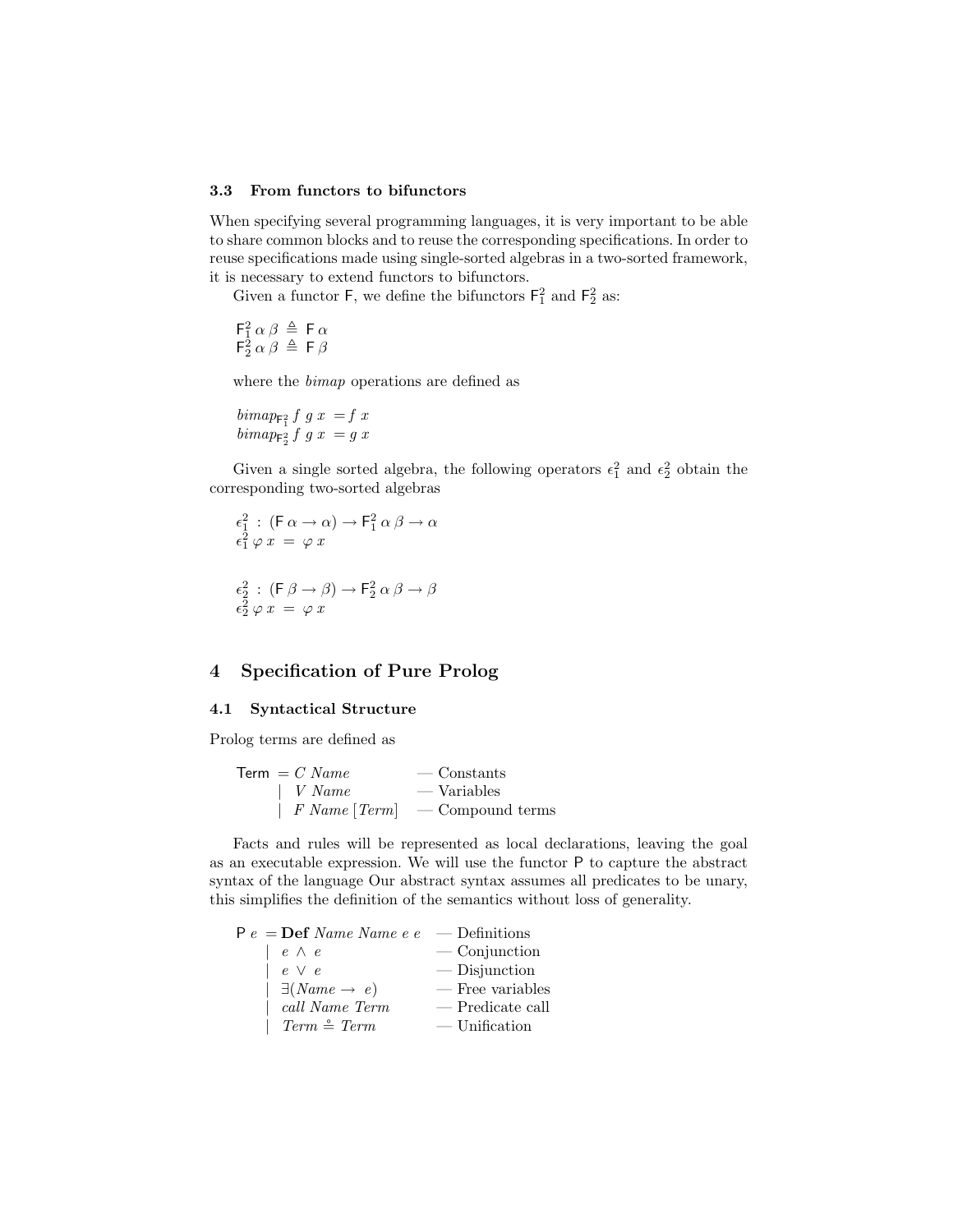| ?Name (Name  $\rightarrow e$ ) — Goal

The Prolog language is defined as the fixed point of P

 $Prolog \triangleq \mu P$ 

Example 3. The Prolog program

 $p(a).$  $p(f(x)) \leftarrow p(x)$ 

with the goal ?  $p(x)$  could be codified as

**Def**  $p \ v \ (v \triangleq a \lor \exists (\lambda x \rightarrow v \triangleq f(x) \land call p \ x))$   $(?x(\lambda x.call p \ x))$ 

#### 4.2 Unification

In this section we present an algorithm adapted from [\[7\]](#page-10-12) where a polytipic unification algorithm is developed. Genericity is obtained through the definition of type classes and the corresponding instance declarations. We omit those declarations for brevity and just assume that we have the following functions:

| $isVar : Term \rightarrow Bool$  | $\sim$ Checks if a term is a variable                                              |
|----------------------------------|------------------------------------------------------------------------------------|
|                                  | $topEq: Term \rightarrow Term \rightarrow Bool$ - Checks top equality of two terms |
| $args : Term \rightarrow [Term]$ | — list of arguments of a term                                                      |

A substitution could be represented as an abstract datatype Subst with the following operations:

 $\ell k p_S : Name \rightarrow Subst \rightarrow Maybe \; Term \;$  — lookup  $upd_S : Name \rightarrow Term \rightarrow Subst \rightarrow Subst$  — update

where *Maybe* is the predefined datatype which could be defined as:

Maybe  $\alpha \triangleq Just \alpha \mid Nothing$ 

The unification algorithm will be:

 $unify_S$  : Term  $\rightarrow$  Term  $\rightarrow$  Subst  $\rightarrow$  Comp Subst unifys  $t_1$   $t_2$   $\sigma$  | isVar  $t_1 \wedge$  isVar  $t_2 \wedge t_1 == t_2 = return \sigma$ | isVar  $t_1 = bind t_1 t_2 \sigma$ | isVar  $t_2 = bind t_2 t_1 \sigma$ | topEq  $t_1$   $t_2$  = uniTs  $t_1$   $t_2$   $\sigma$ | otherwise  $=$  failure

 $unifs: Term \rightarrow Term \rightarrow Subst \rightarrow CompSubst$ uniTs  $t_1$   $t_2$   $\sigma =$  foldr f (return  $\sigma$ ) (zip (args  $t_1$ ) (args  $t_2$ ))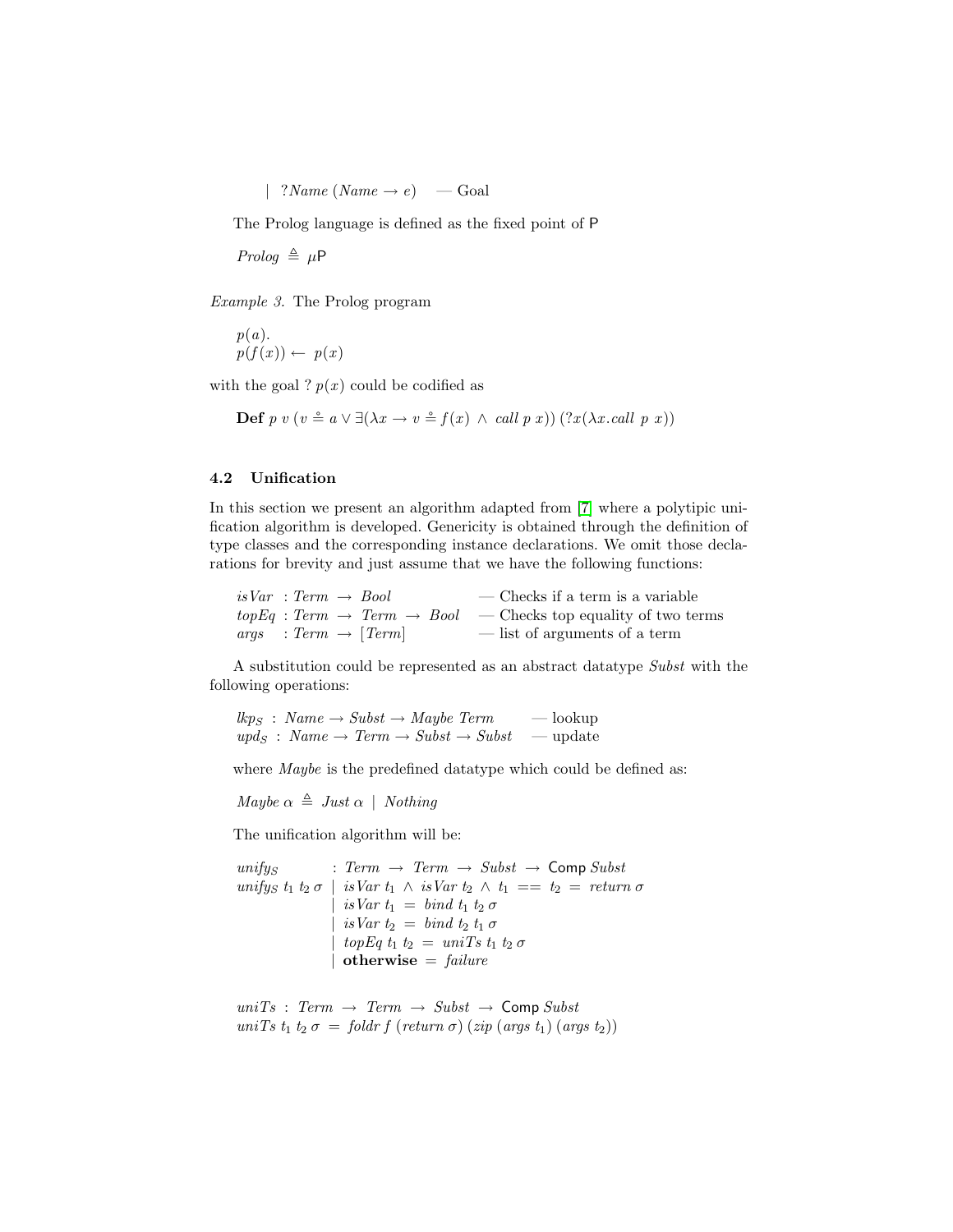# where  $f(a_1, a_2) r = r \gg \lambda \sigma' \rightarrow unify_S a_1 a_2 \sigma'$ bind :  $Name \rightarrow Term \rightarrow Subst \rightarrow Comp Subst$ bind v t  $\sigma = \cose \, \text{lkp}_S \, v \, \sigma \, \text{of}$  $Nothing \rightarrow return (upd_S \ v \ t \ \sigma)$ Just  $t' \rightarrow unify_S t t' \sigma \gg \lambda \sigma' \rightarrow$  $return(upds\ v\ t\ \sigma')$

#### 4.3 Computational Structure

The computational structure will be described by means of a monad, which must support the different operations needed. In this sample language, we need to handle errors, backtracking, environment access and to modify a global state. The global state in this simple case is only needed as a supply of fresh variable names. The resulting monad will be

$$
Comp = (T_{Back} \cdot T_{Env} \cdot T_{State} \cdot T_{Err}) \, IO
$$

we used the predefined IO monad as the base monad in order to facilitate the communication of solutions to the user. We use the following domains

| Subst        | $\triangleq$ Name $\rightarrow$ Term                        | — Substitutions      |
|--------------|-------------------------------------------------------------|----------------------|
|              | Database $\triangleq$ Name $\rightarrow$ (Name, Comp Subst) | — Clause Definitions |
| Env          | $\triangleq$ (Database, Subst)                              | — Environment        |
| <i>State</i> | $\triangleq Int$                                            | — Global state       |

#### 4.4 Semantic Specification

The semantic specification of the Prolog language consist of a P-algebra whose carrier is the computational structure.

| $\varphi_{\mathsf{P}}$            | : P (Comp $Value$ ) $\rightarrow$ Comp $Value$<br>$\varphi_P$ (Def p x e <sub>1</sub> e <sub>2</sub> ) = rdEnv $\gg \lambda(\rho, \sigma)$ $\rightarrow$<br><i>inEnv</i> $(\rho \{p/(x, e_1)\}) e_2$ |
|-----------------------------------|------------------------------------------------------------------------------------------------------------------------------------------------------------------------------------------------------|
| $\varphi_P(e_1 \wedge e_2)$       | $= r dEnv \gg \lambda(\rho, \sigma) \rightarrow$<br>$e_1 \ggg \lambda \sigma' \rightarrow$<br>inEnv $(\rho, \sigma')$ $e_2$                                                                          |
| $\varphi_P(e_1 \vee e_2)$         | $= r dEnv \gg \lambda(\rho, \sigma) \rightarrow$<br>$inEnv(\rho, \sigma) e_1 \subseteq inEnv(\rho, \sigma) e_2$                                                                                      |
| $\varphi_{\mathsf{P}}(\exists f)$ | $= update (+1) \gg \lambda n \rightarrow f (mkFree n)$                                                                                                                                               |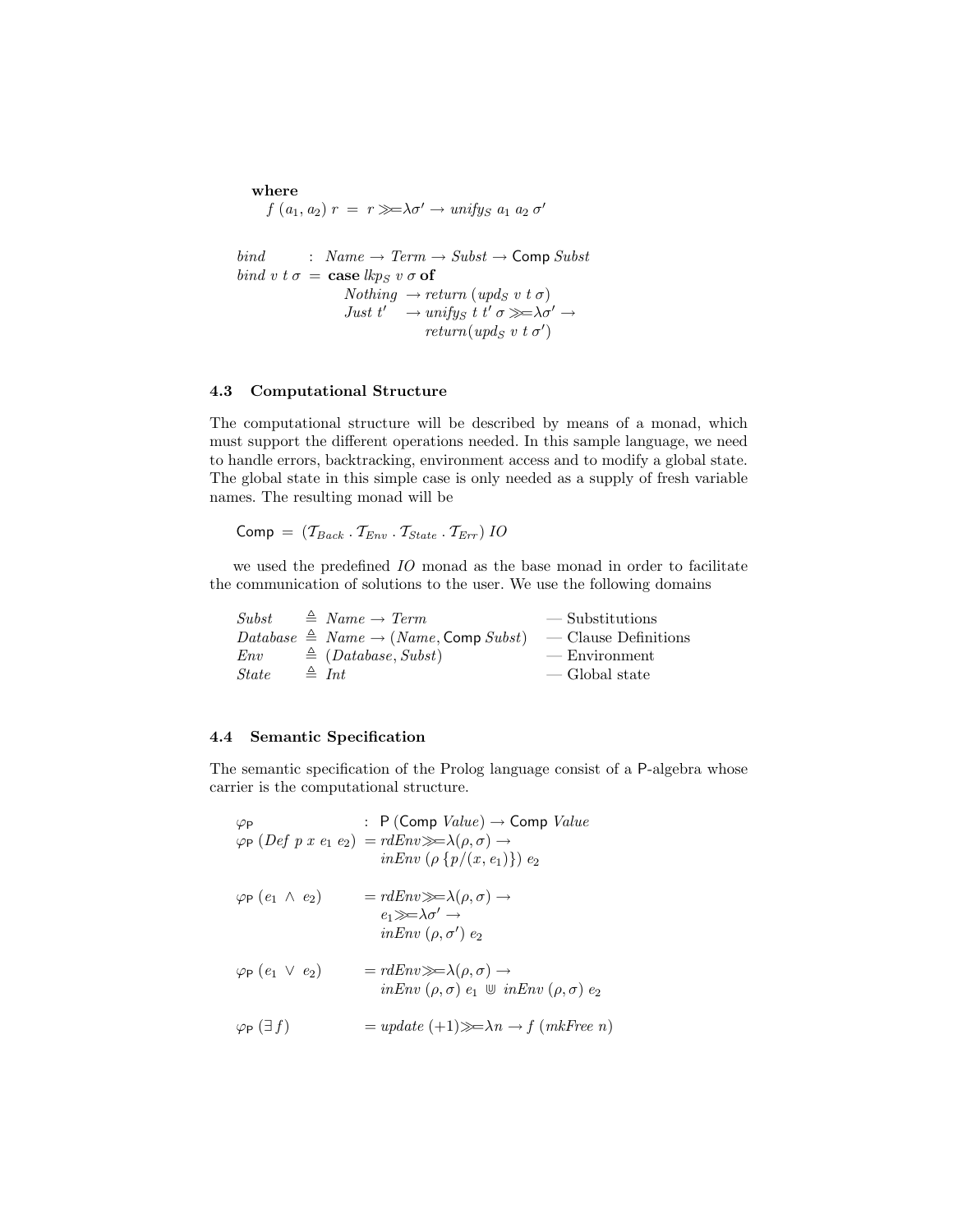$$
\varphi_{\mathsf{P}}\left(\text{call } p\ t\right) = r dE n v \implies \lambda(\rho, \sigma) \to
$$
\n
$$
\text{let } (x, m) = \rho(p, t)
$$
\n
$$
\text{in } \text{unif} y_S \ (C\ x) \ t \ \sigma \gg \to \lambda \sigma' \to \text{in} \ \text{Env } (\rho, \sigma') \ m
$$
\n
$$
\varphi_{\mathsf{P}}\left(t_1 \doteq t_2\right) = r dE n v \gg \lambda(\rho, \sigma) \to
$$
\n
$$
\text{unif} y_S \ t_1 \ t_2 \ \sigma
$$
\n
$$
\varphi_{\mathsf{P}}\left(? \ x \ f\right) = \text{update } (+1) \gg \to \lambda n \to
$$
\n
$$
\text{putAnswer } x \ (\sigma \ v)) \gg \to \lambda \to
$$
\n
$$
\text{return } \sigma
$$

The following auxiliary definitions have been used

- $m k$ Free : Int  $\rightarrow$  Name, creates a new name
- putAnswer : Name  $\rightarrow$  Term  $\rightarrow$  Comp (), writes the value of a variable and asks the user for more answers.

The Prolog interpreter is automatically obtained as a catamorphism

Inter $_{Prolog}$  :  $Prolog \rightarrow$  Comp  $Subst$ Inter $_{Prolog} = [\varphi_P]$ 

## <span id="page-8-0"></span>5 Adding Arithmetic

The Prolog predicate (is) opens a new semantic world in the language as it implies the arithmetic evaluation of one of its arguments. Other specifications of Prolog [\[17,](#page-10-13)[3\]](#page-10-14) often avoid this predicate as it can interfere with the understanding of the particular aspects of Prolog. In our approach, it is possible to reuse the independent specifications of pure logic programming and arithmetic evaluation and combine them to form a new language.

As we are going to use two different categories, we define the bifunctor

 $\mathbb{I}$  g  $e \triangleq \text{Term is } e$ 

and the semantic specification

$$
\varphi_{\mathbb{I}} : \mathbb{I}(\text{Comp} \text{Subst}) (\text{Comp} \text{Int}) \to \text{Comp} \text{Subst}
$$
\n
$$
\varphi_{\mathbb{I}}(t \text{ is } e) = e \gg \to v \to
$$
\n
$$
\text{rd} \text{Env} \gg \to \lambda(\rho, \sigma) \to
$$
\n
$$
\text{unify}_{S} t (\text{env } v) \sigma
$$

where  $cnv: Int \to Term$  converts an integer into a constant term. The extended language can be defined as

$$
\mathit{Prolog}^+ \ \triangleq \ \mu_1 \ (P_1^2 \ \boxplus_1 \ \mathbb{I}) \ \mathsf{T}_2^2
$$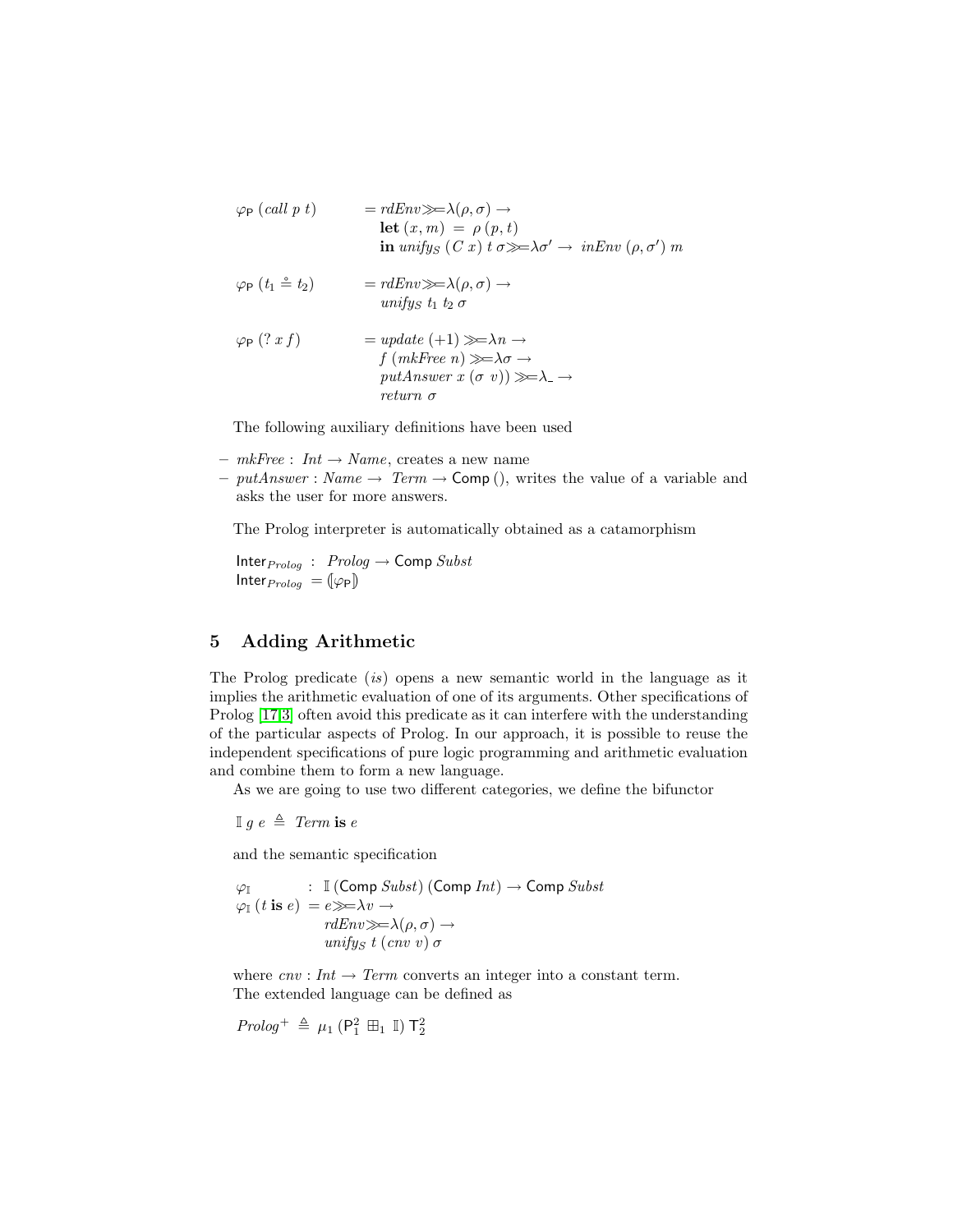and the corresponding interpreter is obtained as a bicatamorphism

$$
\begin{array}{l} \text{Inter}_{\mathit{Prolog}^+} \ : \ \mathit{Prolog}^+ \to \text{Comp} \ \mathit{Subst} \\ \text{Inter}_{\mathit{Prolog}^+} \ = \ (\epsilon_1^2 \varphi_P \boxplus_1 \varphi_{\mathbb{I}}, \epsilon_2^2 \varphi_{\mathbb{T}})_{1} \end{array}
$$

### 6 Conclusions and future work

The integration of modular monadic semantics and generic programming concepts provides a very modular way to specify programming languages from reusable semantic building blocks. As an example, in this paper we independently specify the kernel of a logic programming language and a simple arithmetic expressions block and integrate both to obtain a logic programming with arithmetic capabilities language. Moreover, the computational structure of the logic programming language is obtained from the composition of several monad transformers which incrementally add new notions of computation. It would be straightforward to add control facilities like negation or cut by modifying these monad transformers [\[6\]](#page-10-10).

We have implemented a Language Prototyping System in Haskell. The implementation offers an interactive framework for language testing and is based on a domain-specific meta-language embedded in Haskell. This approach offers easier development and the fairly good type system of Haskell. Nevertheless, there are some disadvantages like the mixture of error messages between the host language and the metalanguage, Haskell dependency and some type system limitations. We are currently planning to develop an independent meta-language. Some work in this direction has been done in [\[15\]](#page-10-15).

With regard to the current implementation, we have also made a simple version of the system using first-class polymorphism and extensible records. This allows the definition of monads as first class values and monad transformers as functions between monads without the need of type classes. However, this feature is still not fully implemented in current Haskell systems.

We have developed specifications of imperative, functional, object-oriented and logic programming languages. The specifications have been made in a modular way by reusing common blocks. With this approach the language designer only needs to concentrate on a particular feature, which can be included and tested in automatically obtained language prototypes.

This paper is a first attempt to model logic programming languages in this approach. Future work can be done in the specification of other features and in the integration between different modules leading to cross-paradigm programming language designs. More information on the system can be obtained at [\[1\]](#page-9-0).

#### References

<span id="page-9-0"></span>1. Language Prototyping System. <http://lsi.uniovi.es/~labra/LPS/LPS.html>, 2001.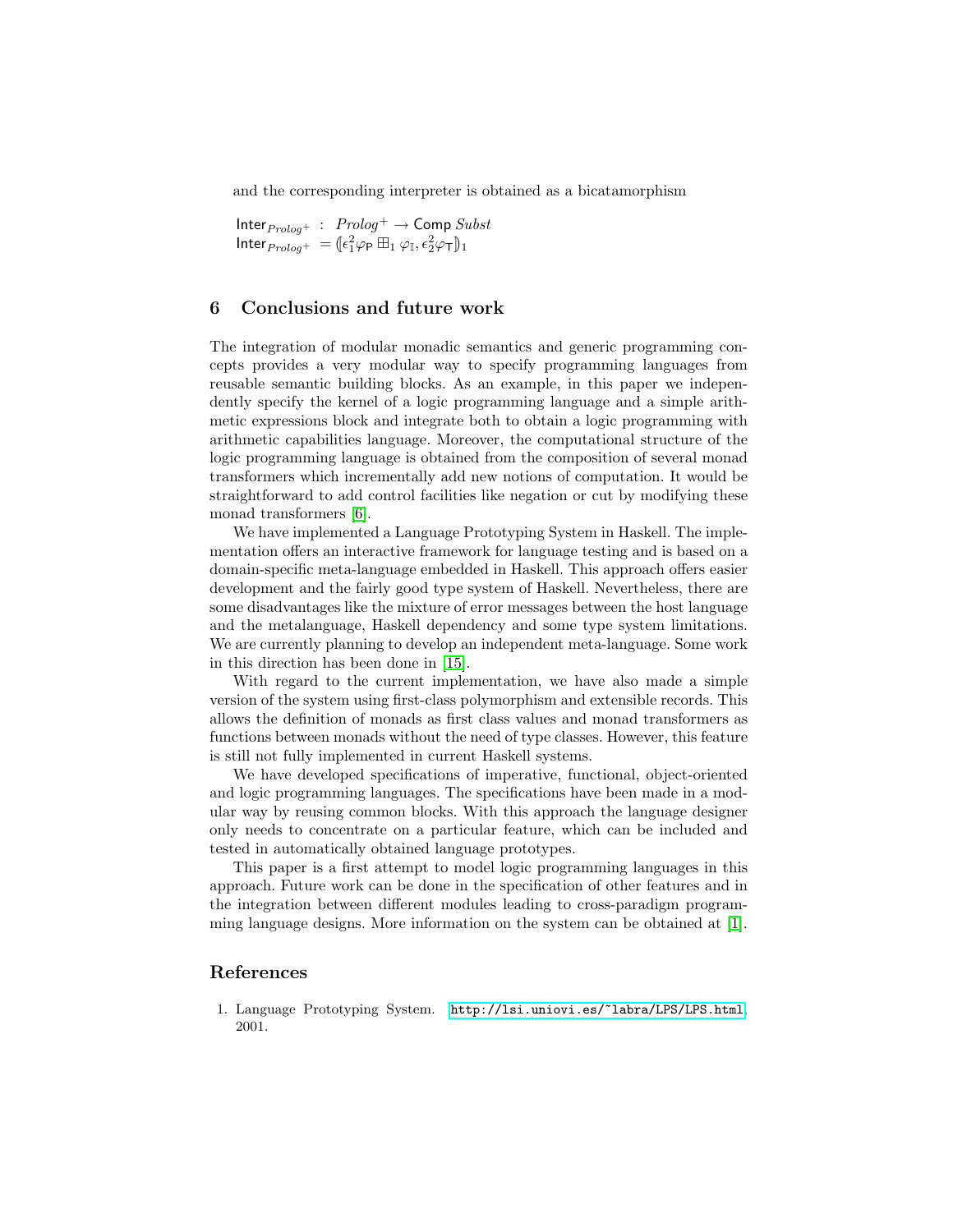- <span id="page-10-3"></span>2. Roland Backhouse, Patrik Jansson, Johan Jeuring, and Lambert Meertens. Generic programming - an introduction. In S. Swierstra, P. Henriques, and Jose N. Oliveira, editors, Advanced Functional Programming, volume 1608 of Lecture Notes in Computer Science. Springer, 1999.
- <span id="page-10-14"></span>3. E. Börger and D. Rosenzweig. A mathematical definition of full prolog. Science of Computer Programming, 1994.
- <span id="page-10-4"></span>4. Luc Duponcheel. Writing modular interpreters using catamorphisms, subtypes and monad transformers. Technical Report (Draft), Utrecht University, 1995.
- <span id="page-10-11"></span>5. Maarten M. Fokkinga. Law and Order in Algorithmics. PhD thesis, University of Twente, February 1992.
- <span id="page-10-10"></span>6. Ralf Hinze. Deriving backtracking monad transformers. In Roland Backhouse and Jose N. Oliveira, editors, Proceedings of the 2000 International Conference on Functional Programming, Montreal, Canada, September 2000.
- <span id="page-10-12"></span>7. P. Jansson and J. Jeuring. Polytypic unification. Journal of Functional Programming, 8(5):527–536, 1998.
- <span id="page-10-5"></span>8. J. E. Labra. An implementation of modular monadic semantics using folds and monadic folds. In Workshop on Research Themes on Functional Programming, Third International Summer School on Advanced Functional Programming, Braga - Portugal, 1998.
- <span id="page-10-6"></span>9. J. E. Labra, J. M. Cueva, and C. Luengo. Language prototyping using modular monadic semantics. In 3rd Latin-American Conference on Functional Programming, Recife - Brazil, March 1999. Available at [http://lsi.uniovi.es/~labra/](http://lsi.uniovi.es/~labra/LPS/Clapf99.ps) [LPS/Clapf99.ps](http://lsi.uniovi.es/~labra/LPS/Clapf99.ps).
- <span id="page-10-7"></span>10. J. E. Labra, J. M. Cueva, and M. C. Luengo. Modular development of interpreters from semantic building blocks. In The 12th Nordic Workshop on Programming Theory, Bergen, Norway, October 2000. University of Bergen.
- <span id="page-10-9"></span>11. J. E. Labra, J. M. Cueva Lovelle, M. C. Luengo Díez, and B. M. González. A language prototyping tool based on semantic building blocks. In Eight International Conference on Computer Aided Systems Theory and Technology (EUROCAST'01), volume 2178 of Lecture Notes in Computer Science, Las Palmas de Gran Canaria – Spain, February 2001. Springer Verlag.
- <span id="page-10-8"></span>12. J.E. Labra, M.C. Luengo, J.M. Cueva, and A. Cernuda. LPS: A language prototyping system using modular monadic semantics. In Mark van den Brand and Didier Parigot, editors, Electronic Notes in Theoretical Computer Science, volume 44. Elsevier Science Publishers, 2001.
- <span id="page-10-2"></span>13. Sheng Liang and Paul Hudak. Modular denotational semantics for compiler construction. In Programming Languages and Systems – ESOP'96, Proc. 6th European Symposium on Programming, Linköping, volume 1058 of Lecture Notes in Computer Science, pages 219–234. Springer-Verlag, 1996.
- <span id="page-10-1"></span>14. Sheng Liang, Paul Hudak, and Mark P. Jones. Monad transformers and modular interpreters. In 22nd ACM Symposium on Principles of Programming Languages, San Francisco, CA. ACM, January 1995.
- <span id="page-10-15"></span>15. E. Moggi. Metalanguages and applications. In A. M. Pitts and P. Dybjer, editors, Semantics and Logics of Computation, Publications of the Newton Institute. Cambridge University Press, 1997.
- <span id="page-10-0"></span>16. Eugenio Moggi. An abstract view of programming languages. Technical Report ECS-LFCS-90-113, Edinburgh University, Dept. of Computer Science, June 1989. Lecture Notes for course CS 359, Stanford University.
- <span id="page-10-13"></span>17. T. Nicholson and N. Foo. A denotational semantics for prolog. ACM Transactions on Programming Languages and Systems, 11(4):650–665, 1989.